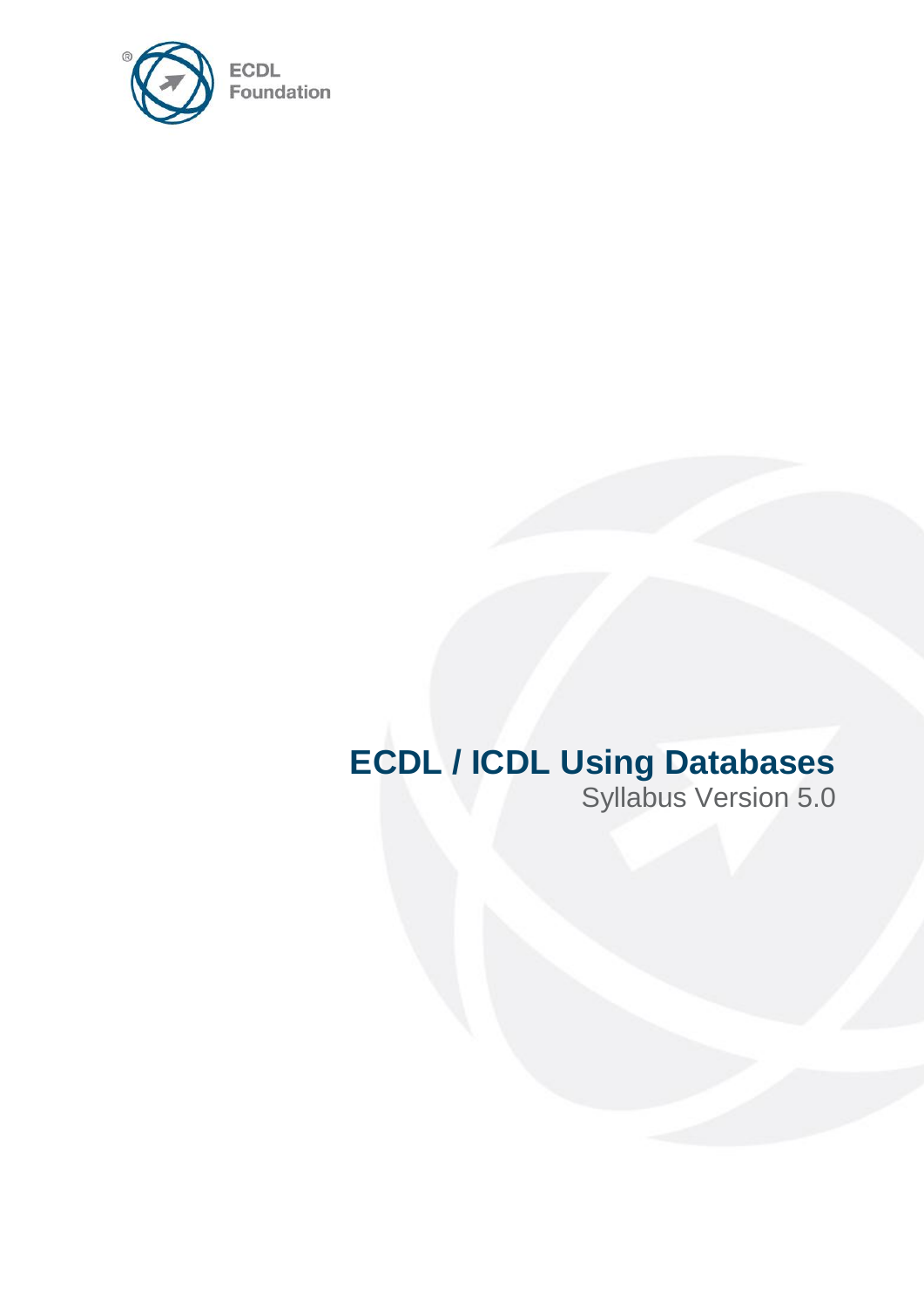

### **Purpose**

This document details the syllabus for *ECDL / ICDL Using Databases*. The syllabus describes, through learning outcomes, the knowledge and skills that a candidate for *ECDL / ICDL Using Databases* should possess. The syllabus also provides the basis for the theory and practice-based test in this module.

## **Copyright © 2007 ECDL Foundation**

All rights reserved. No part of this publication may be reproduced in any form except as permitted by ECDL Foundation. Enquiries for permission to reproduce material should be directed to ECDL Foundation.

#### **Disclaimer**

Although every care has been taken by ECDL Foundation in the preparation of this publication, no warranty is given by ECDL Foundation, as publisher, as to the completeness of the information contained within it and neither shall ECDL Foundation be responsible or liable for any errors, omissions, inaccuracies, loss or damage whatsoever arising by virtue of such information or any instructions or advice contained within this publication. Changes may be made by ECDL Foundation at its own discretion and at any time without notice.

ECDL Foundation is a registered business name of The European Computer Driving Licence Foundation Limited and ECDL Foundation (International) Limited. European Computer Driving Licence, ECDL, International Computer Driving Licence, ICDL, and related logos are all registered Trade Marks of ECDL Foundation. All rights reserved.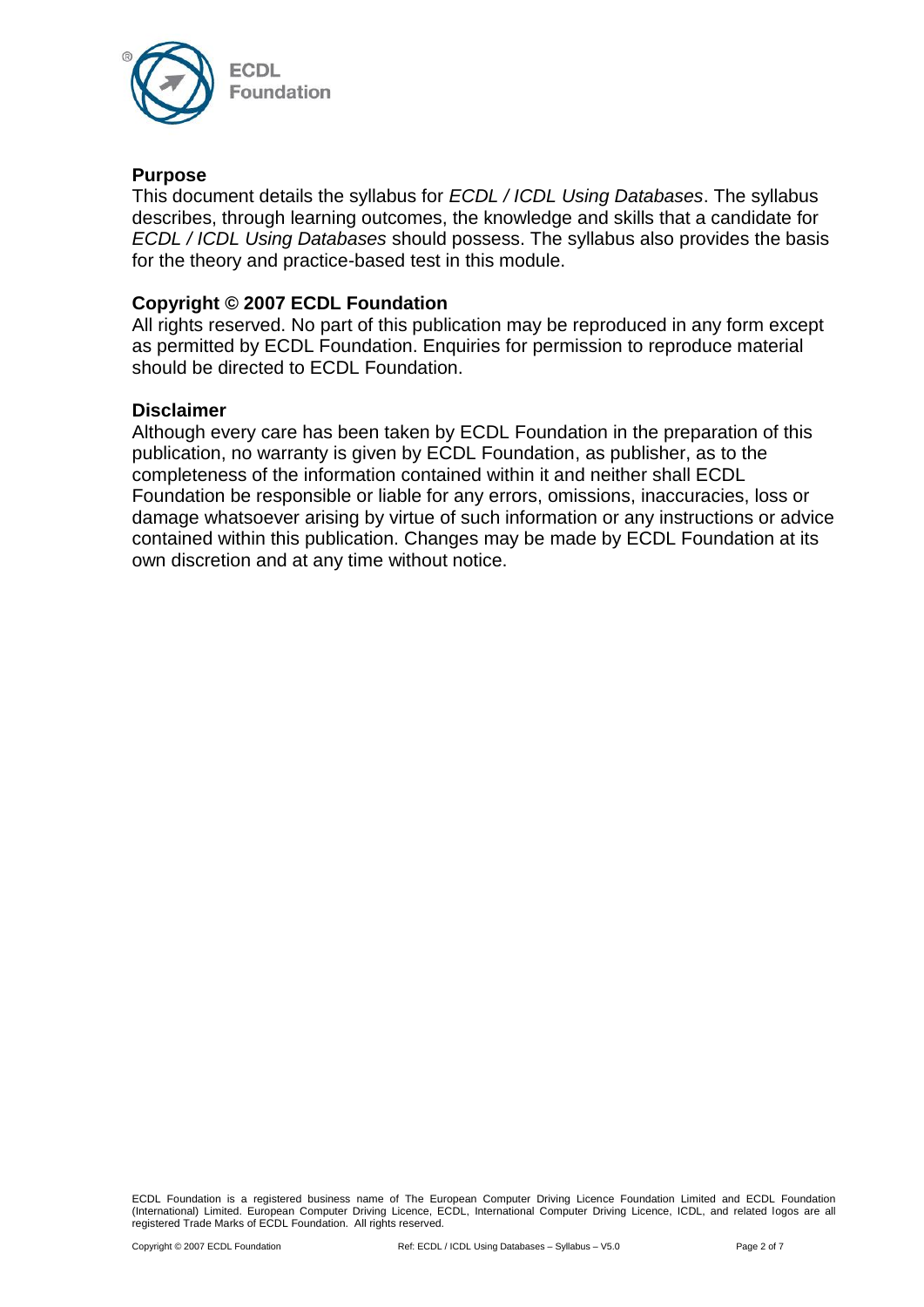

# **ECDL / ICDL Using Databases**

This module sets out essential concepts and skills relating to understanding the concept of a database and demonstrating competence in using a database.

## **Module Goals**

Successful candidates will be able to:

- Understand what a database is and how it is organized and operated.
- Create a simple database and view the database content in various modes.
- Create a table, define and modify fields and their properties; enter and edit data in a table.
- Sort and filter a table or form; create, modify and run queries to retrieve specific information from a database.
- Understand what a form is and create a form to enter, modify and delete records and data in records.
- Create routine reports and prepare outputs ready for distribution.

|  | <b>CATEGORY</b>                     | <b>SKILL SET</b>          | REF.  | <b>TASK ITEM</b>                                                                                                                                                        |
|--|-------------------------------------|---------------------------|-------|-------------------------------------------------------------------------------------------------------------------------------------------------------------------------|
|  | 1 Understanding<br><b>Databases</b> | 1.1 Key Concepts          | 1.1.1 | Understand what a database is.                                                                                                                                          |
|  |                                     |                           | 1.1.2 | Understand the difference<br>between data and information.                                                                                                              |
|  |                                     |                           | 1.1.3 | Understand how a database is<br>organized in terms of tables,<br>records and fields.                                                                                    |
|  |                                     |                           | 1.1.4 | Know some of the common uses<br>of large-scale databases like:<br>airline booking systems,<br>government records, bank<br>account records, hospital patient<br>details. |
|  |                                     | 1.2 Database Organization | 1.2.1 | Understand that each table in a<br>database should contain data<br>related to a single subject type.                                                                    |
|  |                                     |                           | 1.2.2 | Understand that each field in a<br>table should contain only one<br>element of data.                                                                                    |
|  |                                     |                           | 1.2.3 | Understand that field content is<br>associated with an appropriate<br>data type like: text, number,<br>date/time, yes/no.                                               |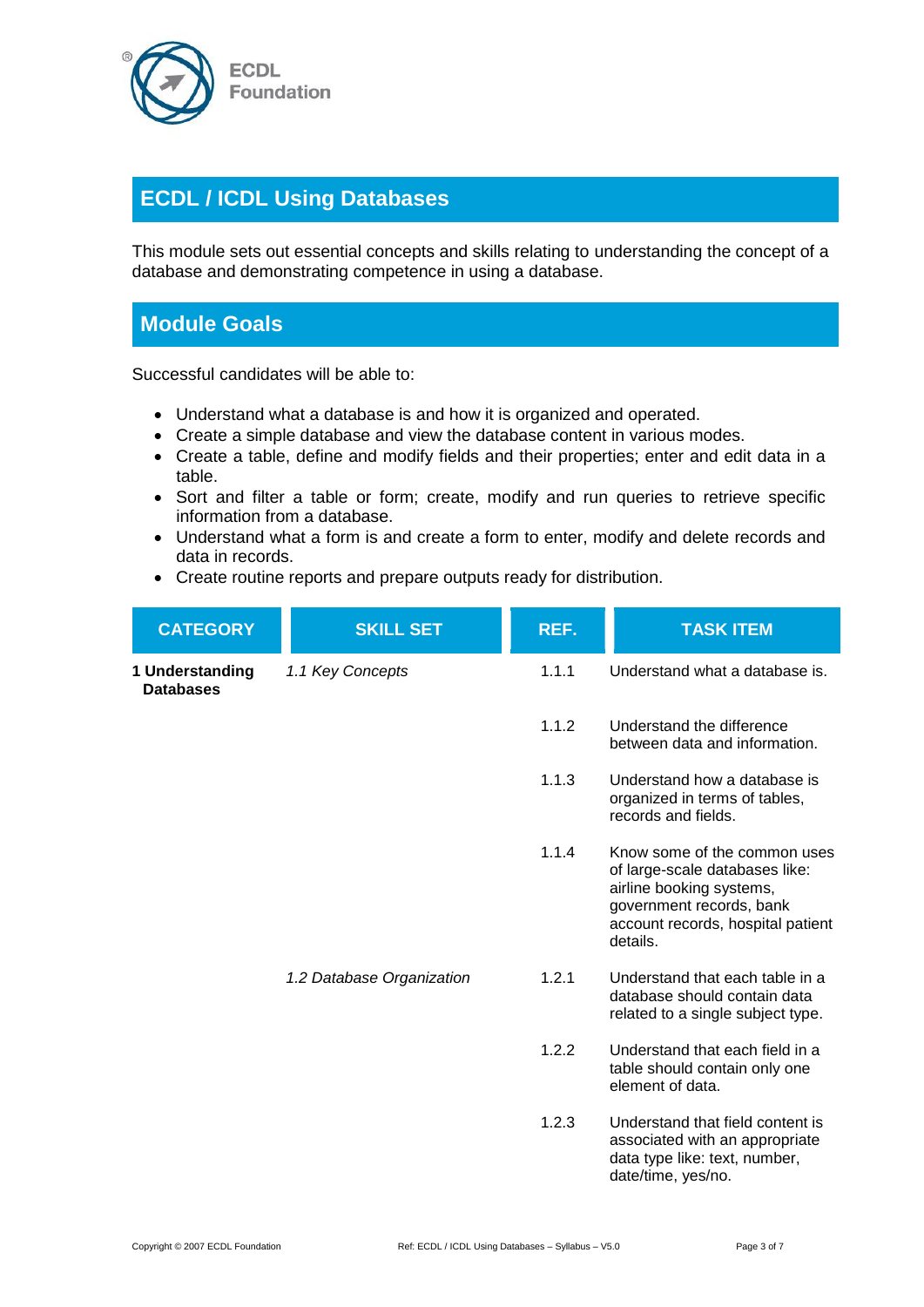

| <b>CATEGORY</b>                   | <b>SKILL SET</b>           | REF.  | <b>TASK ITEM</b>                                                                                                        |
|-----------------------------------|----------------------------|-------|-------------------------------------------------------------------------------------------------------------------------|
|                                   |                            | 1.2.4 | Understand that fields have<br>associated field properties like:<br>field size, format, default value.                  |
|                                   |                            | 1.2.5 | Understand what a primary key<br>is.                                                                                    |
|                                   |                            | 1.2.6 | Understand what an index is.<br>Understand how it allows for<br>faster data access.                                     |
|                                   | 1.3 Relationships          | 1.3.1 | Understand that the main<br>purpose of relating tables in a<br>database is to minimize<br>duplication of data.          |
|                                   |                            | 1.3.2 | Understand that a relationship is<br>built by matching a unique field in<br>one table with a field in another<br>table. |
|                                   |                            | 1.3.3 | Understand the importance of<br>maintaining the integrity of<br>relationships between tables.                           |
|                                   | 1.4 Operation              | 1.4.1 | Know that professional<br>databases are designed and<br>created by database specialists.                                |
|                                   |                            | 1.4.2 | Know that data entry, data<br>maintenance and information<br>retrieval are carried out by users.                        |
|                                   |                            | 1.4.3 | Know that a database<br>administrator provides access to<br>specific data for appropriate<br>users.                     |
|                                   |                            | 1.4.4 | Know that the database<br>administrator is responsible for<br>recovery of a database after a<br>crash or major errors.  |
| 2 Using the<br><b>Application</b> | 2.1 Working with Databases | 2.1.1 | Open, close a database<br>application.                                                                                  |
|                                   |                            | 2.1.2 | Open, close a database.                                                                                                 |
|                                   |                            | 2.1.3 | Create a new database and save<br>to a location on a drive.                                                             |
|                                   |                            | 2.1.4 | Display, hide built-in toolbars.<br>Restore, minimize the ribbon.                                                       |
|                                   |                            | 2.1.5 | Use available Help functions.                                                                                           |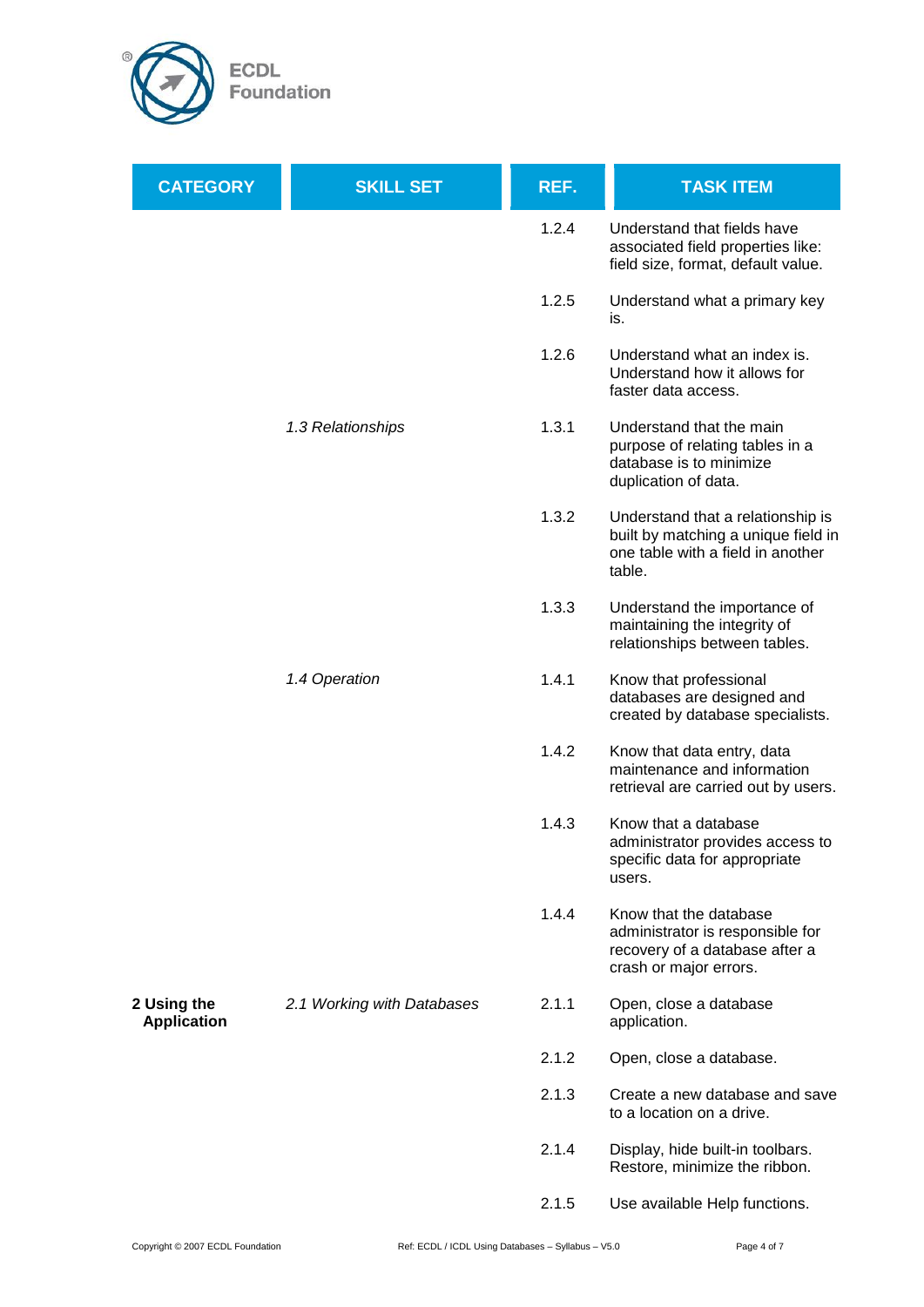

| <b>CATEGORY</b>                    | <b>SKILL SET</b>    | REF.  | <b>TASK ITEM</b>                                                                                                 |
|------------------------------------|---------------------|-------|------------------------------------------------------------------------------------------------------------------|
|                                    | 2.2 Common Tasks    | 2.2.1 | Open, save and close a table,<br>query, form, report.                                                            |
|                                    |                     | 2.2.2 | Switch between view modes in a<br>table, query, form, report.                                                    |
|                                    |                     | 2.2.3 | Delete a table, query, form,<br>report.                                                                          |
|                                    |                     | 2.2.4 | Navigate between records in a<br>table, query, form.                                                             |
|                                    |                     | 2.2.5 | Sort records in a table, form,<br>query output in ascending,<br>descending numeric, alphabetic<br>order.         |
| 3 Tables                           | 3.1 Records         | 3.1.1 | Add, delete records in a table.                                                                                  |
|                                    |                     | 3.1.2 | Add, modify, delete data in a<br>record.                                                                         |
|                                    | 3.2 Design          | 3.2.1 | Create and name a table and<br>specify fields with their data<br>types like: text, number,<br>date/time, yes/no. |
|                                    |                     | 3.2.2 | Apply field property settings: field<br>size, number format, date/time<br>format, default value.                 |
|                                    |                     | 3.2.3 | Create a validation rule for<br>number, date/time, currency.                                                     |
|                                    |                     | 3.2.4 | Understand consequences of<br>changing data types, field<br>properties in a table.                               |
|                                    |                     | 3.2.5 | Set a field as a primary key.                                                                                    |
|                                    |                     | 3.2.6 | Index a field (with, without<br>duplicates allowed).                                                             |
|                                    |                     | 3.2.7 | Add a field to an existing table.                                                                                |
|                                    |                     | 3.2.8 | Change width of columns in a<br>table.                                                                           |
| 4 Retrieving<br><b>Information</b> | 4.1 Main Operations | 4.1.1 | Use the search command for a<br>specific word, number, date in a<br>field.                                       |
|                                    |                     | 4.1.2 | Apply a filter to a table, form.                                                                                 |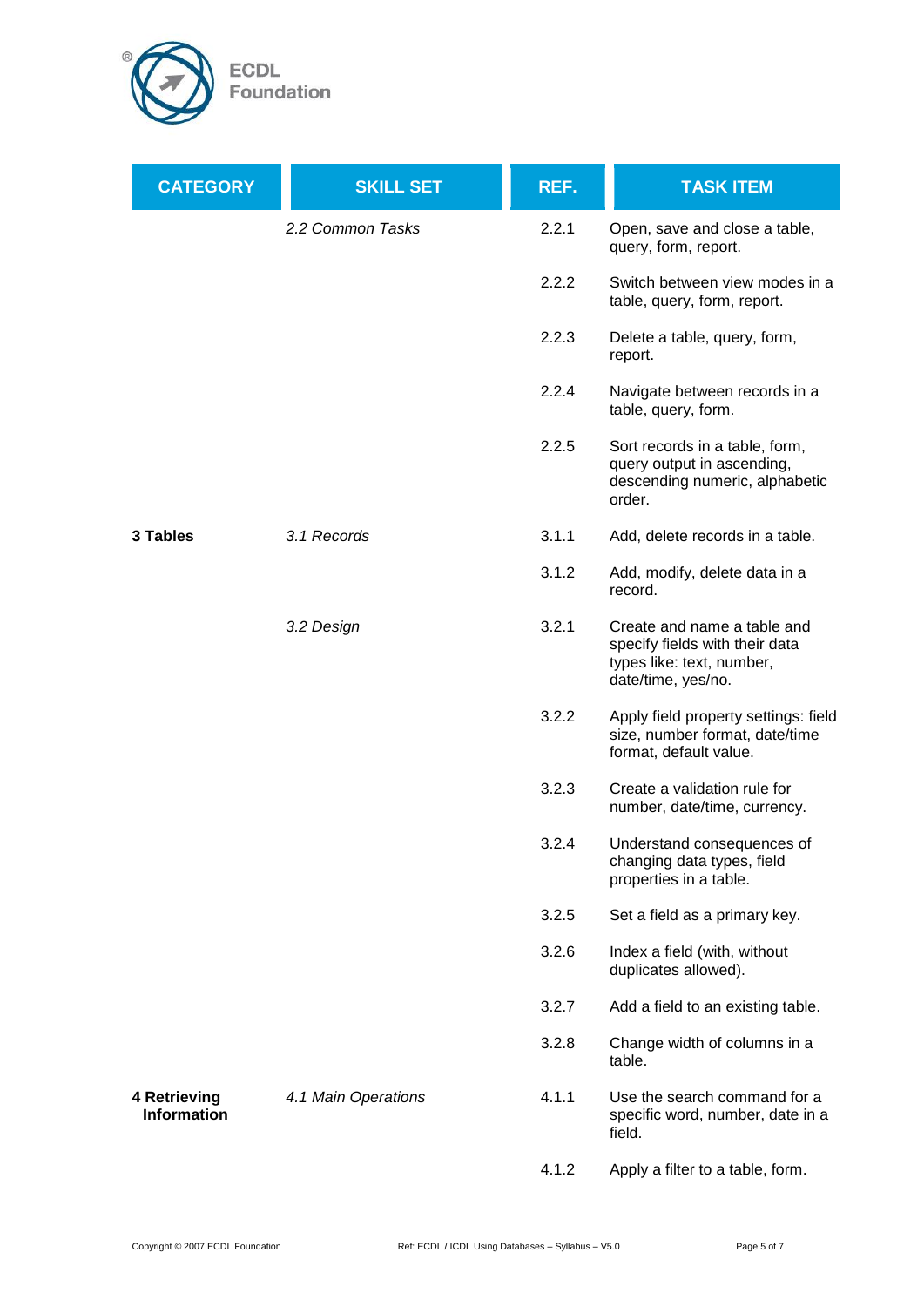

| <b>CATEGORY</b>  | <b>SKILL SET</b>         | REF.  | <b>TASK ITEM</b>                                                                                                                                                                                                                       |
|------------------|--------------------------|-------|----------------------------------------------------------------------------------------------------------------------------------------------------------------------------------------------------------------------------------------|
|                  |                          | 4.1.3 | Remove the application of a filter<br>from a table, form.                                                                                                                                                                              |
|                  | 4.2 Queries              | 4.2.1 | Understand that a query is used<br>to extract and analyse data.                                                                                                                                                                        |
|                  |                          | 4.2.2 | Create a named single table<br>query using specific search<br>criteria.                                                                                                                                                                |
|                  |                          | 4.2.3 | Create a named two-table query<br>using specific search criteria.                                                                                                                                                                      |
|                  |                          | 4.2.4 | Add criteria to a query using one<br>or more of the following<br>operators: $=$ (Equal), $\lt$ (Not<br>equal to), $\lt$ (Less than), $\lt$ = (Less<br>than or equal to), $>$ (Greater<br>than), $>=$ (Greater than or equal<br>$to)$ . |
|                  |                          | 4.2.5 | Add criteria to a query using one<br>or more of the following logical<br>operators: AND, OR, NOT.                                                                                                                                      |
|                  |                          | 4.2.6 | Use a wildcard in a query, * or %,<br>? or $\_\_$ .                                                                                                                                                                                    |
|                  |                          | 4.2.7 | Edit a query: add, modify,<br>remove criteria.                                                                                                                                                                                         |
|                  |                          | 4.2.8 | Edit a query: add, remove, move,<br>hide, unhide fields.                                                                                                                                                                               |
|                  |                          | 4.2.9 | Run a query.                                                                                                                                                                                                                           |
| 5 Objects        | 5.1 Forms                | 5.1.1 | Understand that a form is used to<br>display and maintain records.                                                                                                                                                                     |
|                  |                          | 5.1.2 | Create and name a form.                                                                                                                                                                                                                |
|                  |                          | 5.1.3 | Use a form to insert new records.                                                                                                                                                                                                      |
|                  |                          | 5.1.4 | Use a form to delete records.                                                                                                                                                                                                          |
|                  |                          | 5.1.5 | Use a form to add, modify, delete<br>data in a record.                                                                                                                                                                                 |
|                  |                          | 5.1.6 | Add, modify text in headers,<br>footers in a form.                                                                                                                                                                                     |
| <b>6 Outputs</b> | 6.1 Reports, Data Export | 6.1.1 | Understand that a report is used<br>to print selected information from<br>a table or query.                                                                                                                                            |